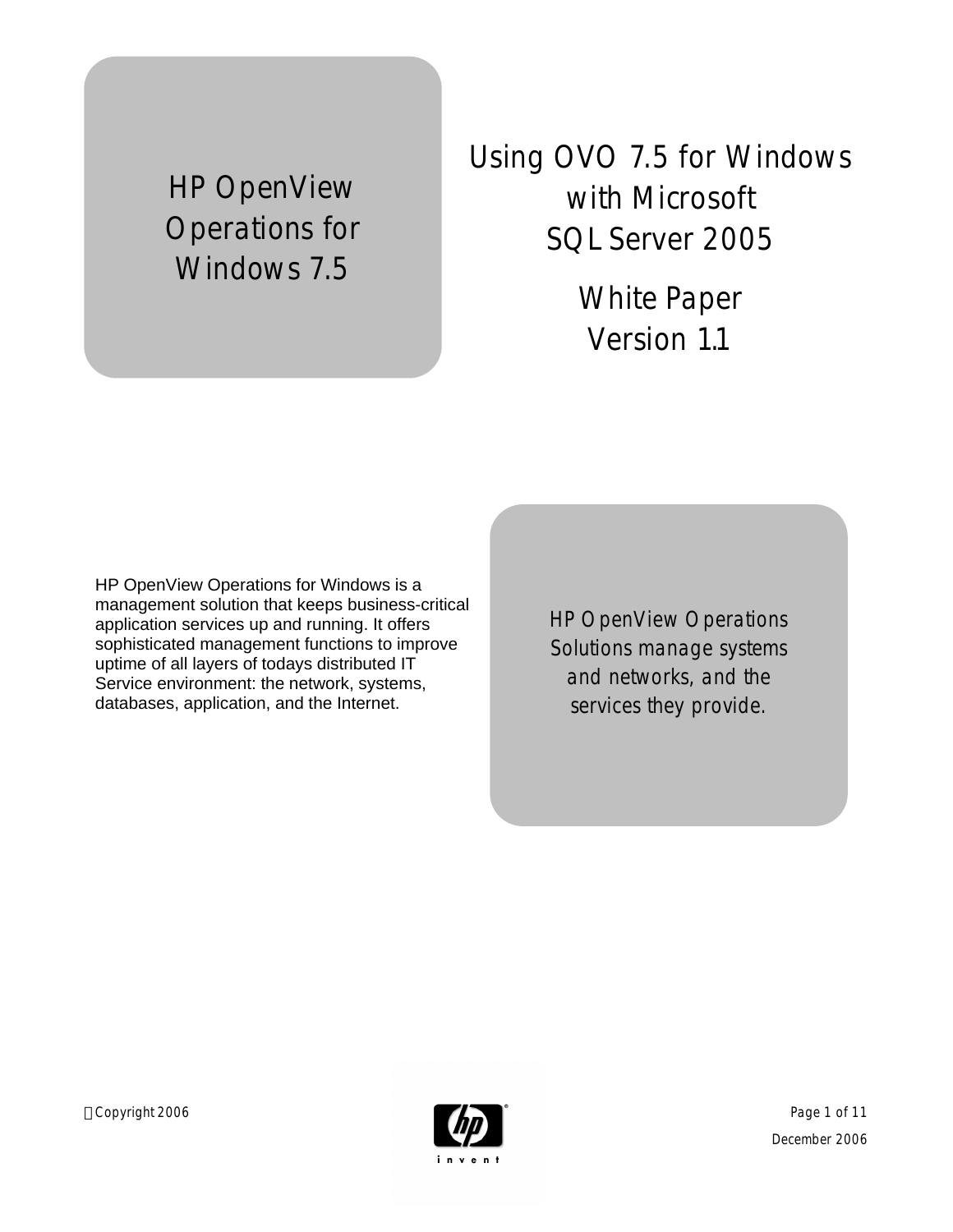## Warranty Information

*Hewlett-Packard makes no warranty of any kind with regard to this manual, including, but not limited to, the implied warranties of merchantability and fitness for a particular purpose. Hewlett-Packard shall not be held liable for errors contained herein or direct, indirect, special, incidental or consequential damages in connection with the furnishing, performance, or use of this material.*

A copy of the specific warranty terms applicable to your Hewlett-Packard product can be obtained from your local Sales and Service Office.

## Copyright Notices

©Copyright 1983-2006 Hewlett-Packard Company, all rights reserved.

No part of this document may be copied, reproduced, or translated to another language without the prior written consent of Hewlett-Packard Company. The information contained in this material is subject to change without notice.

## Restricted Rights Legend

Use, duplication or disclosure by the U.S. Government is subject to restrictions as set forth in subparagraph (c)(1)(ii) of the Rights in Technical Data and Computer Software clause in DFARS 252.227-7013.

Hewlett-Packard Company United States of America

Rights for non-DOD U.S. Government Departments and Agencies are as set forth in FAR 52.227-19(c)(1,2).

#### Trademark Notices**.**

Microsoft® and Microsoft Windows® are U.S. registered trademarks of Microsoft Corporation.

UNIX® is a registered trademark in the United States and other countries, licensed exclusively through X/Open Company Limited.

All other product names are the property of their respective trademark or service mark holders and are hereby acknowledged.

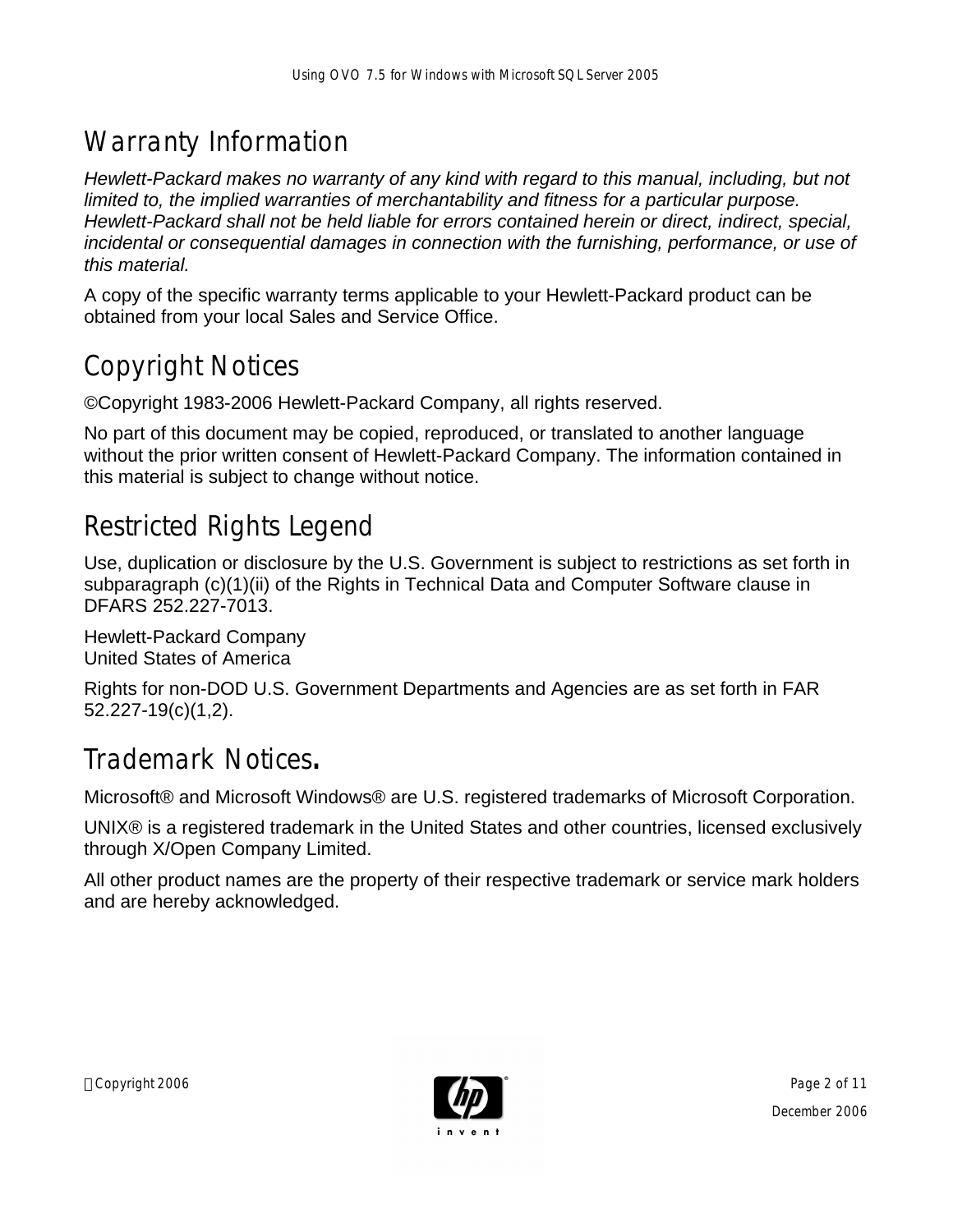## Table of Contents

| 1.   |                                                                                               |  |  |  |
|------|-----------------------------------------------------------------------------------------------|--|--|--|
| 2.   |                                                                                               |  |  |  |
| 3.   |                                                                                               |  |  |  |
| 4.   |                                                                                               |  |  |  |
| 4.1. |                                                                                               |  |  |  |
| 4.2. |                                                                                               |  |  |  |
|      | 4.3.                                                                                          |  |  |  |
| 4.4. |                                                                                               |  |  |  |
| 5.   |                                                                                               |  |  |  |
| 5.1. |                                                                                               |  |  |  |
|      | 5.1.1. Without Reporter 3.6 or with Reporter 3.6 installed on the Management Server system  9 |  |  |  |
|      |                                                                                               |  |  |  |
| 5.2. |                                                                                               |  |  |  |
| 6.   |                                                                                               |  |  |  |

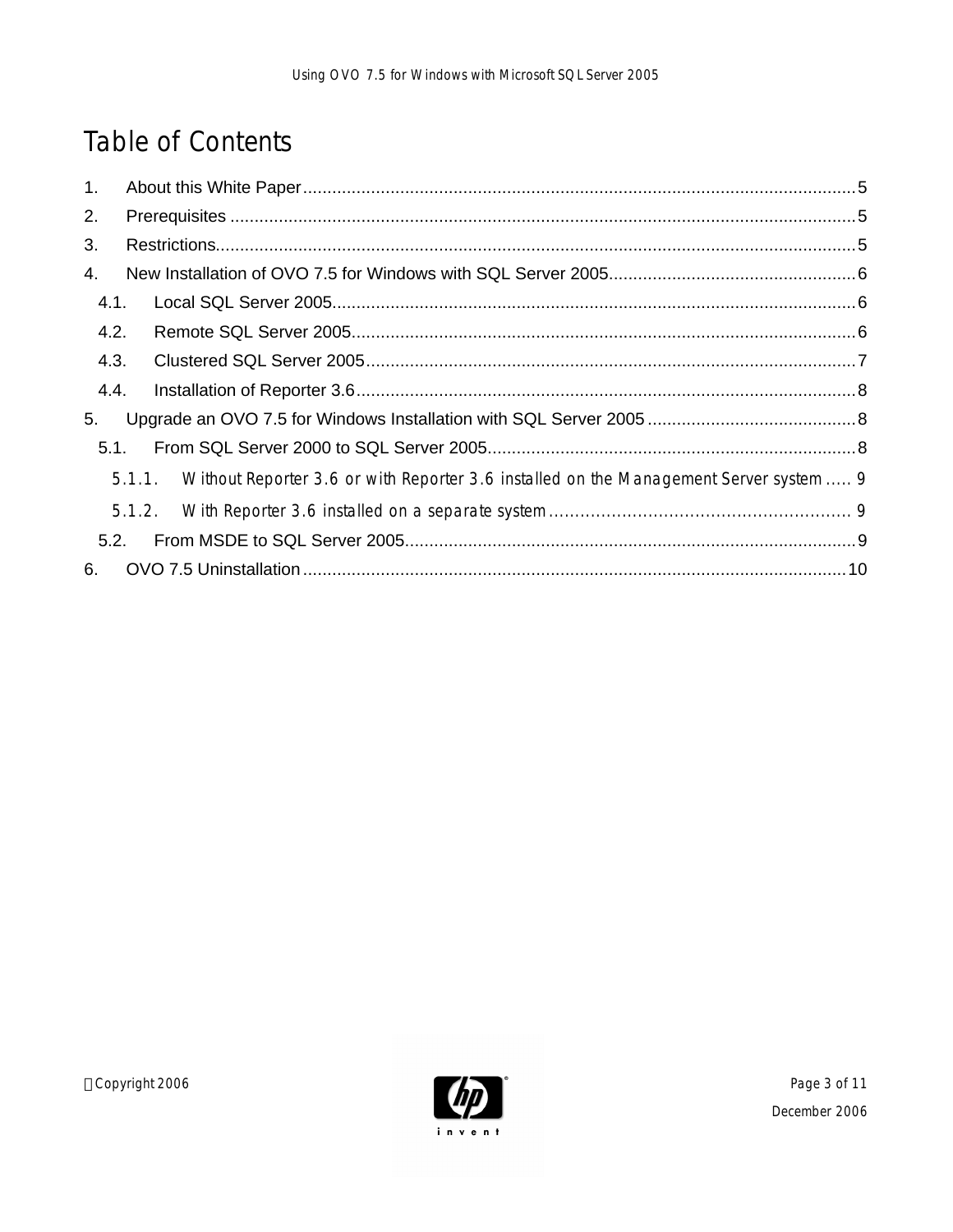#### Change Record

| Version | Date          | Changes                            |
|---------|---------------|------------------------------------|
|         | November 2005 | Initial Release                    |
|         | December 2006 | Added section about uninstallation |

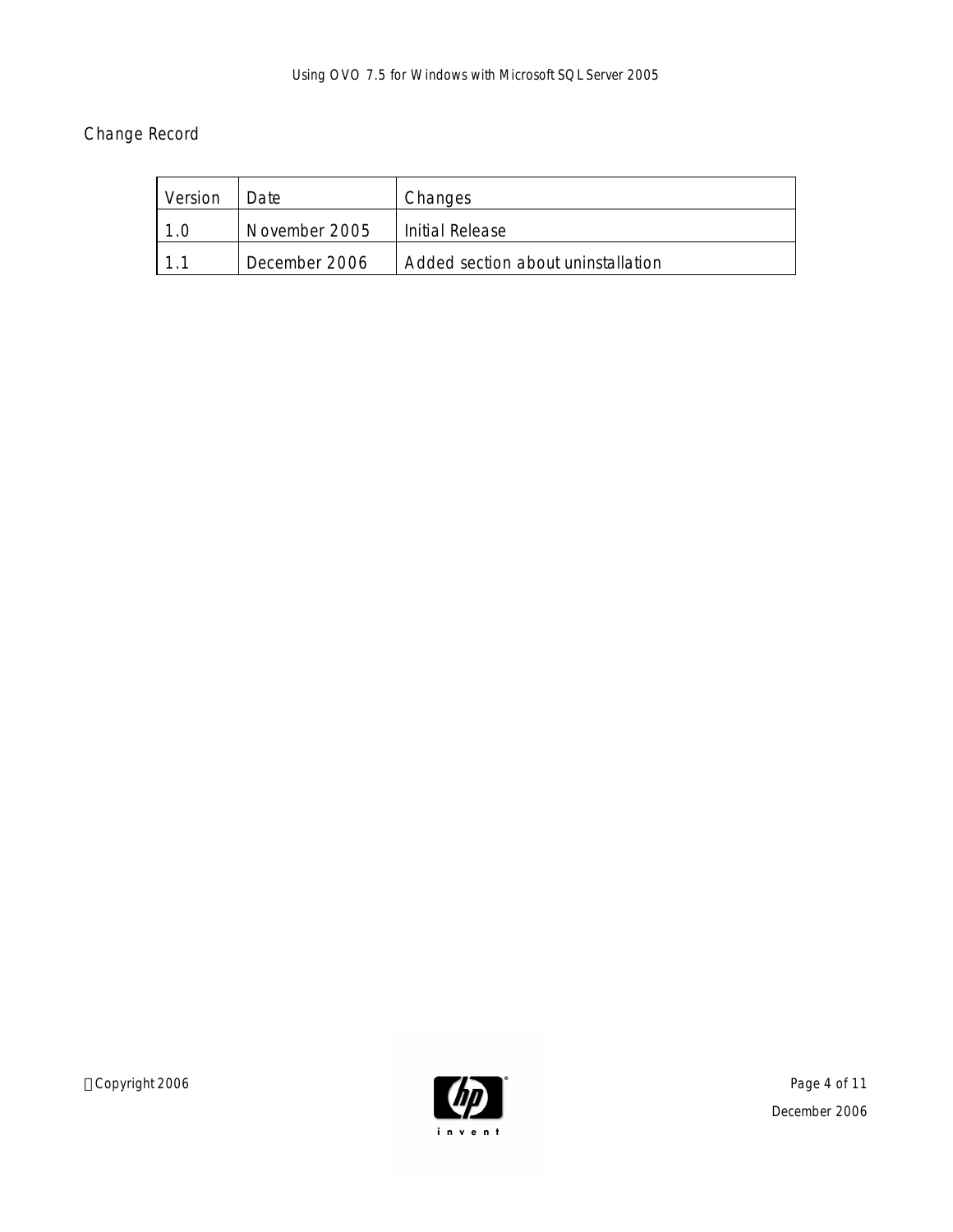## 1.About this White Paper

This document describes the steps needed to use HP OpenView Operations 7.5 for Windows and Reporter 3.6 with Microsoft SQL Server 2005 Standard or Enterprise Edition as the underlying database.

This white paper covers both, a new installation of OVO 7.5 for Windows and Reporter 3.6 on SQL Server 2005 or an upgrade of the database instance of an existing OVO 7.5 for Windows and Reporter 3.6 installation.

Knowledge of the installation of OVO 7.5 for Windows, Reporter 3.6 and Microsoft SQL Server 2005 is required to understand this document.

#### 2.Prerequisites

In order to support a new installation of OVO 7.5 for Windows on Microsoft SQL Server 2005, HP has released new startup CD media with the following Media Part Numbers: B7490-15216 (English); B7490- 15217 (Japanese); B7490-15218 (Korean) and B7490-15219 (Chinese). Please replace the respective CD in your original HP OpenView Operations 7.5 for Windows media package with the new one before starting the installation on Microsoft SQL Server 2005. If you did not receive this media as part of your (update) shipment, please contact your local sales person for availability.

If you have already installed OVO 7.5 for Windows and you want to upgrade the database instance to Microsoft SQL Server 2005, you do not need the new startup CD media. However, you must install the OVR\_0009 Reporter Patch before upgrading the database installation. This patch can be downloaded from the OpenView software support web site at

http://support.openview.hp.com/patches/patch\_index.jsp

### 3. Restrictions

An upgrade from MSDE to SQL Server Express is not supported with this release because SQL Server Express no longer supports the SQL agent service which is required for the OVO 7.5 for Windows database backup.

A clustered installation of OVO 7.5 for Windows is only supported on Windows 2003 Standard, Enterprise, or Datacenter Server editions.

The standard edition of Microsoft SQL Server 2005 supports a maximum of 2 physical nodes in a clustered setup.

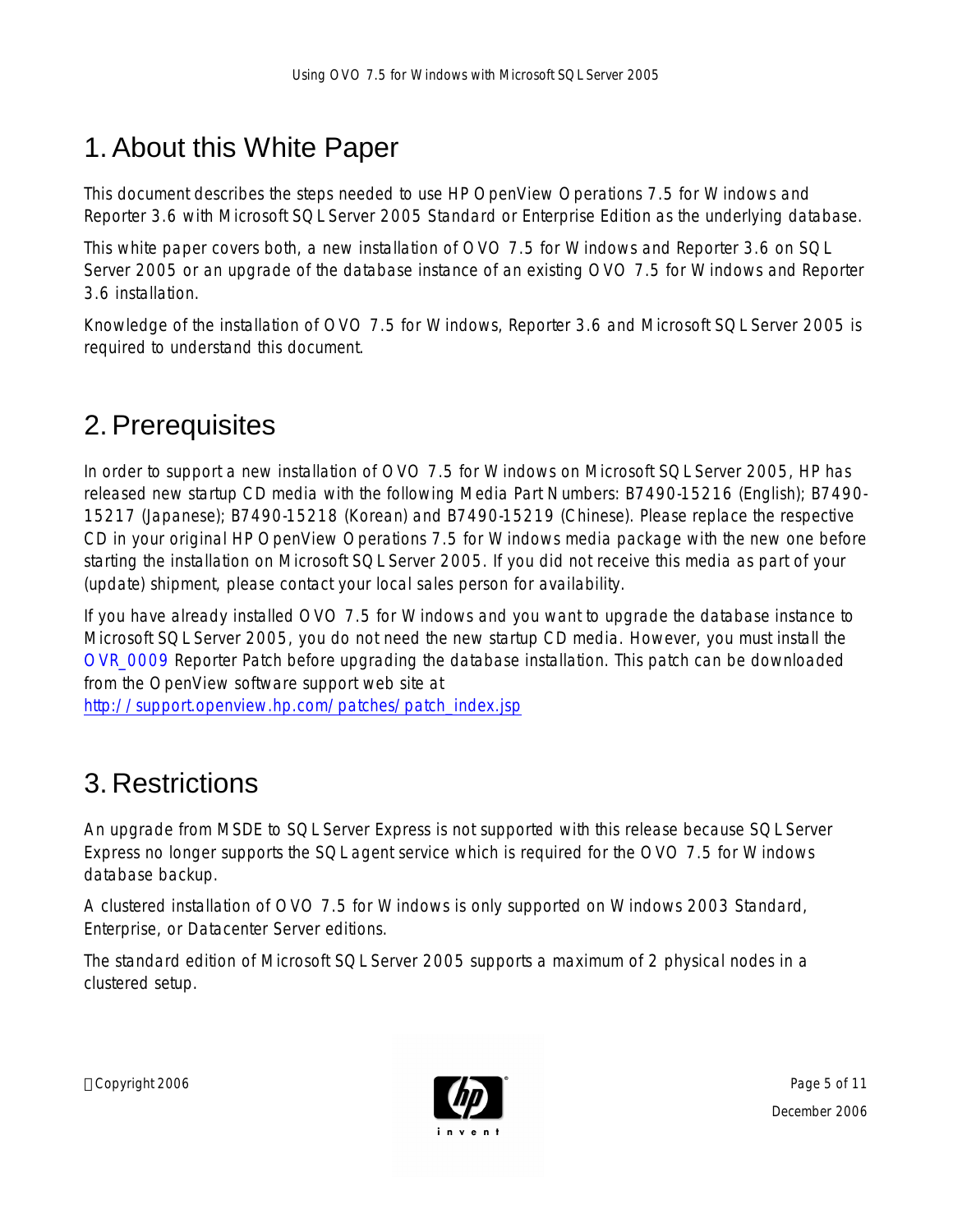#### 4. New Installation of OVO 7.5 for Windows with SQL Server 2005

Please make sure to use the new startup CD media for installing OVO 7.5 for Windows as described above.

#### 4.1. Local SQL Server 2005

**SQL Server Installation Steps:**

- 1. Install SQL Server 2005 on the planned OVO for Windows Management Server machine
- 2. During the SQL Server 2005 installation or instance creation, select the following options:
	- o In the "Components to Install" dialog select "SQL Server Database Services" and "Workstation components, Books online and development tools".
	- o Select "OVOPS" as instance name.
	- o Service Account: select use the built-in system account or a valid Domain Account.
	- o Authentication Mode: select Mixed Mode Authentication.
	- o Accept default Collation settings.

**Install OVO for Windows:**

- 3. Call the Remote\_DB\_Setup Tool from the OVO for Windows Startup CD and create the local OVO for Windows database.
- 4. Install OVO 7.5 for Windows in the same manner as on a SQL Server 2000 database instance (please refer to the OVO for Windows Installation Guide for further details).

#### 4.2. Remote SQL Server 2005

**SQL Server Installation Steps:**

Copyright 2006 Page 6 of 11



December 2006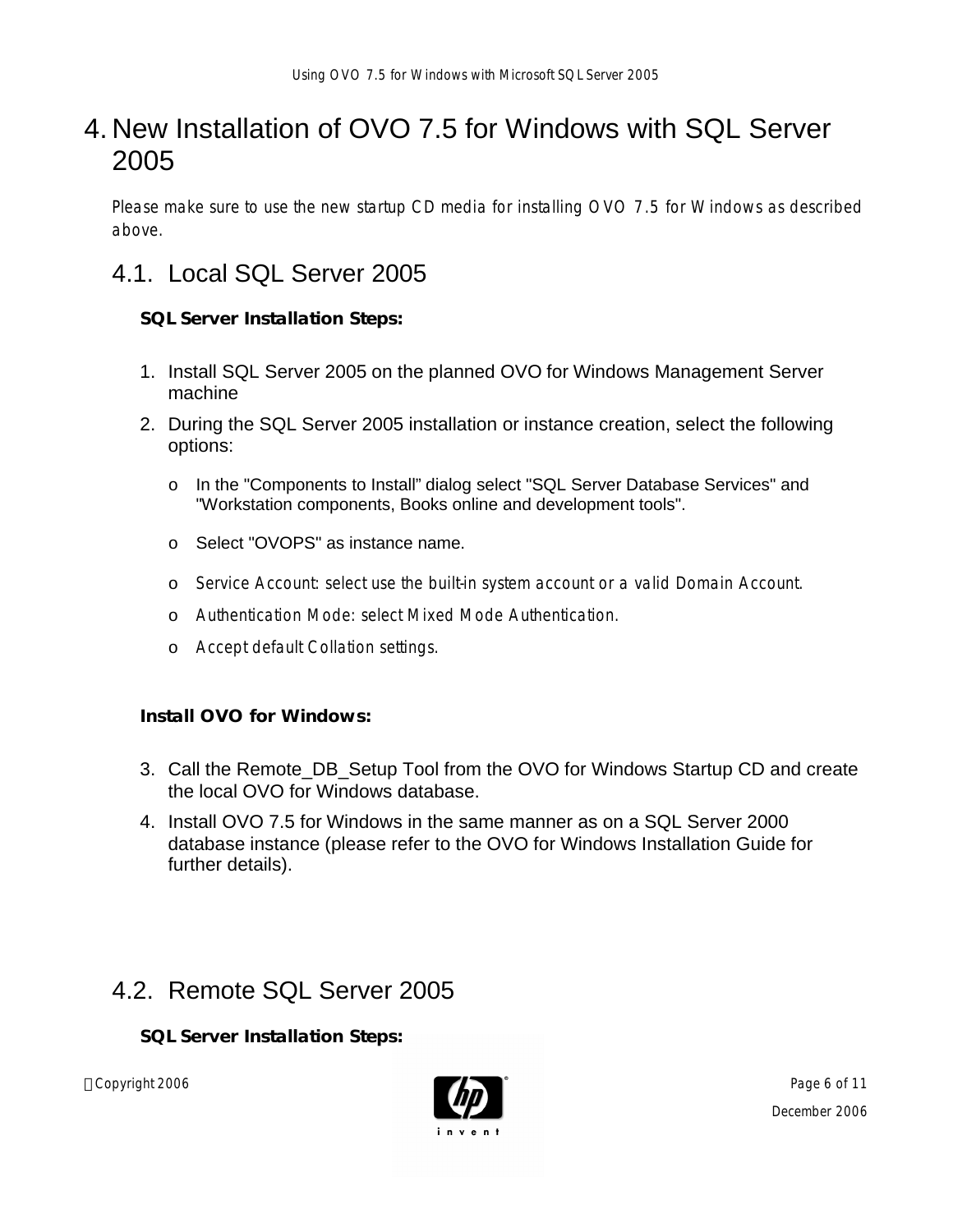- 1. Install SQL Server 2005 on the planned (remote) database server machine. (For instance creation, please follow the same rules as described for the Local SQL Server instance installation.)
- 2. Prepare remote SQL Server access: Because the SQL Server instance is now on a remote machine, you must install the SQL Server 2005 Client Tools on the planned OVO for Windows Management Server machine as follows:
	- o Start the SQL Server 2005 setup on the planned OVO for Windows Management Server machine, but this time select "Workstation components, Books Online and development tools" only in the "Components to Install" dialog.
	- o **Important**: After the SQL Server 2005 Client Tools installation, check in Add/Remove Programs to see if the Microsoft SQL Server 2005 Backward Compatibility components have been installed on the planned OVO for Windows Management Server.

If they are not installed, the OVO for Windows installation is not able to connect to the remote SQL Server 2005 database instance and will fail. In case of failure, consult the Microsoft SQL Server 2005 Online Help for information on how to install the Microsoft SQL Server 2005 Backward Compatibility components.

**Install OVO for Windows:**

- 1. Call the Remote\_DB\_Setup Tool from the OVO for Windows Startup CD and create the remote OVO for Windows database.
- 2. Install OVO 7.5 for Windows in the same manner as on a SQL Server 2000 database instance (please refer to the OVO for Windows Installation Guide for further details).

#### 4.3. Clustered SQL Server 2005

**SQL Server Installation Steps:**

- 1. During the SQL Server 2005 installation or instance creation, select the following options:
	- o In the "Components to Install" dialog select "SQL Server Database Services" and "Workstation components, Books online and development tools".
	- o Mark the checkbox "Create a SQL Server failover cluster".
	- o Select "OVOPS" as instance name.
	- o Service Account: select use the built-in system account or a valid Domain Account.

Copyright 2006 Page 7 of 11 and 2006 Page 7 of 11



December 2006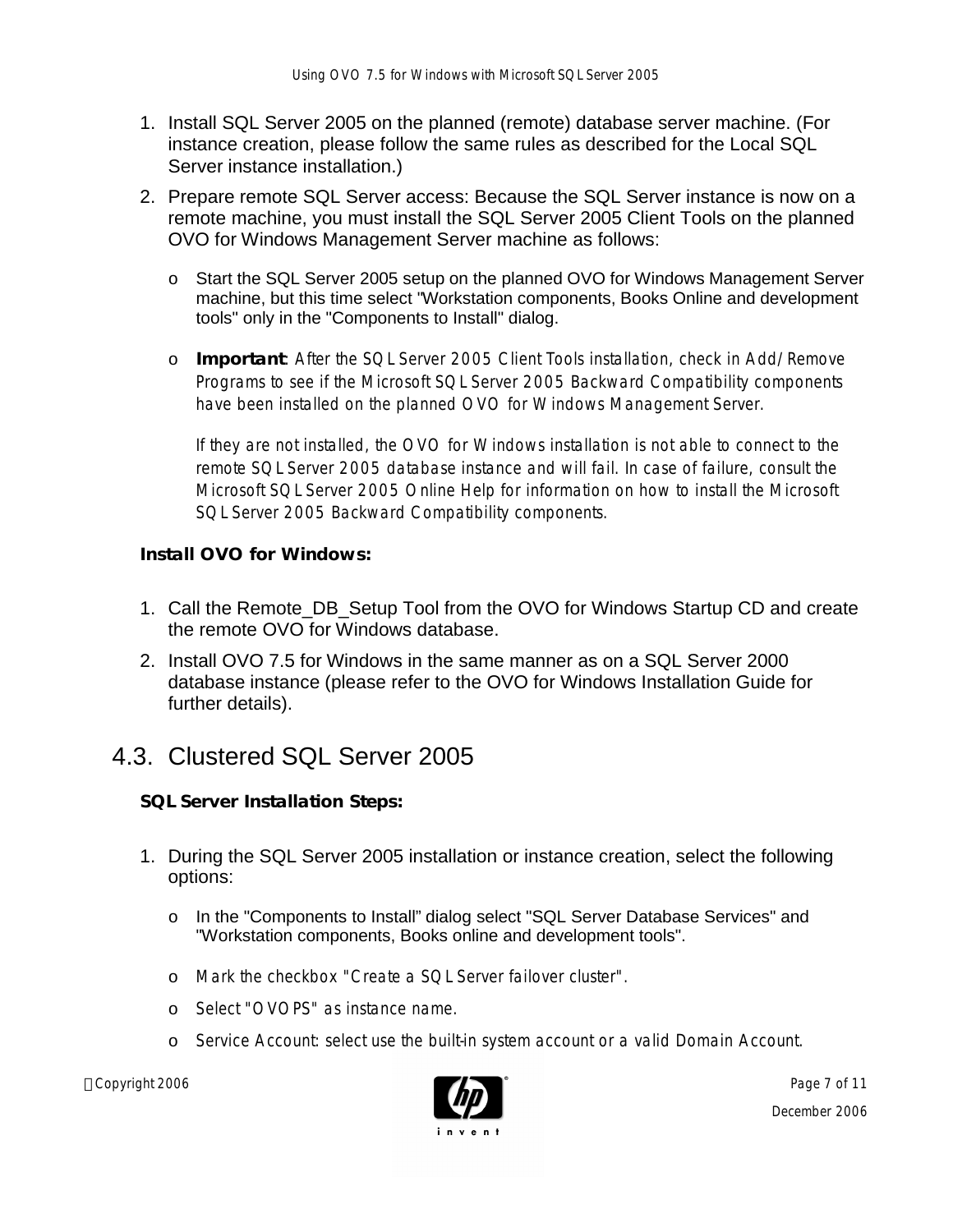- o Authentication Mode: select Mixed Mode Authentication.
- o Accept default Collation settings.

#### 2. Prepare remote SQL Server access:

If you will host the OVO for Windows application on the same cluster nodes as the SQL Server 2005 database you can skip the next step because then the SQL Server 2005 Client Tools will already be installed on all OVO for Windows cluster nodes.

Otherwise you must prepare the remote SQL Server access on **ALL** of your cluster nodes as described in chapter 4.2 Remote SQL Server 2005.

**Install OVO for Windows:**

- 1. Call the Remote\_DB\_Setup Tool from the OVO for Windows Startup CD and create the OVO for Windows database.
- 2. Install OVO 7.5 for Windows in the same manner as on a SQL Server 2000 database instance (refer to the OVO for Windows Installation Guide for further details).

#### 4.4. Installation of Reporter 3.6

After installing OVO 7.5 for Windows on SQL Server 2005 you can optionally install Reporter 3.6 on the same Management Server system.

Note: It is not supported to install Reporter 3.6 on SQL Server 2005 as first product.

#### 5. Upgrade an OVO 7.5 for Windows Installation with SQL Server 2005

#### 5.1. From SQL Server 2000 to SQL Server 2005

Upgrading OVO 7.5 for Windows from an SQL Server 2000 database to a SQL Server 2005 database is supported, but you must install the OVR\_0009 Patch for Reporter before the database upgrade.

This patch can be downloaded from the OpenView software support web site at http://support.openview.hp.com/patches/patch\_index.jsp

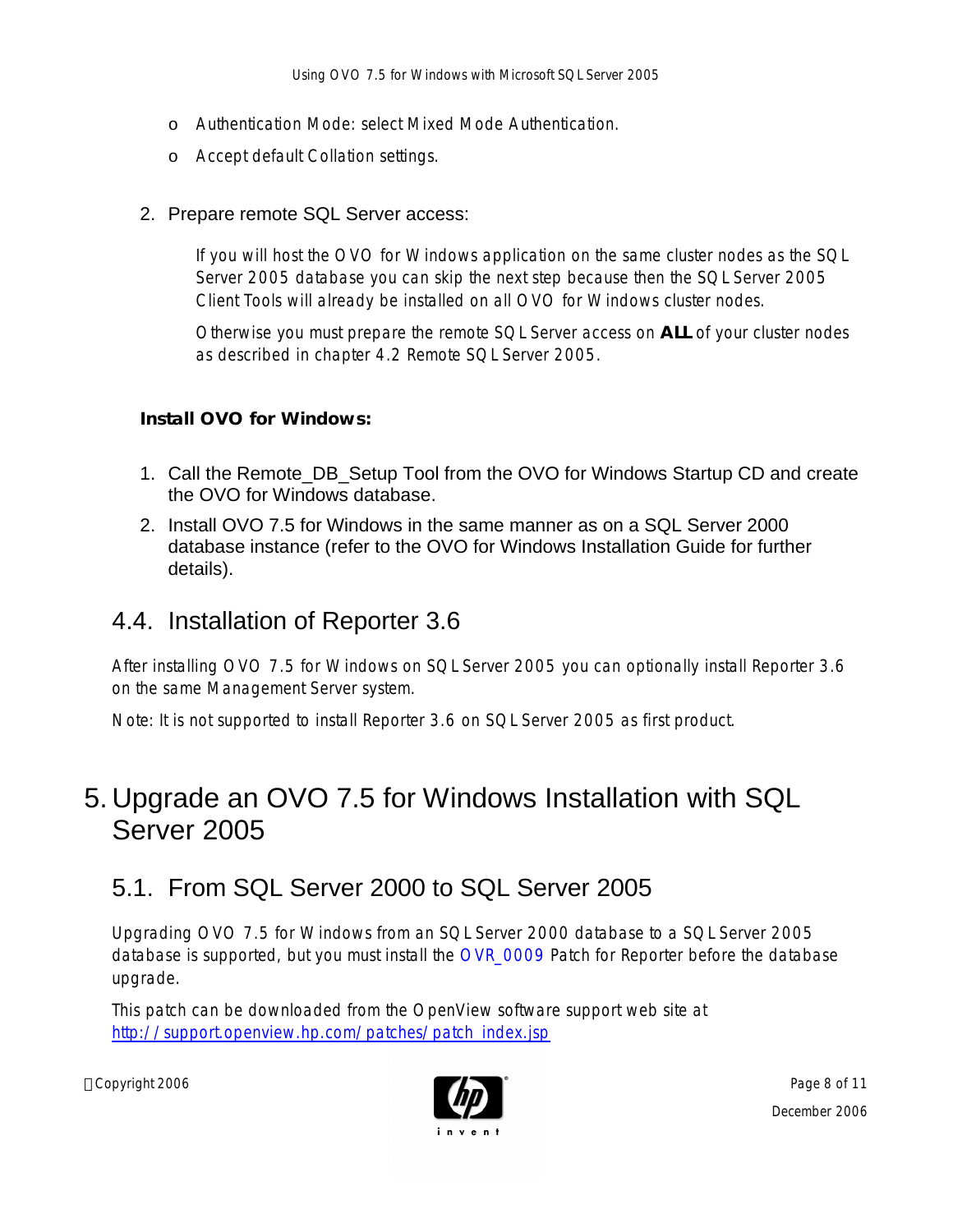5.1.1. Without Reporter 3.6 or with Reporter 3.6 installed on the Management Server system

**Upgrade SQL 2000 to 2005:**

- 1. Download and install the Reporter patch.
- 2. **Important:** If OVO for Windows runs on a remote SQL Server 2000 database an additional step is required **before** upgrading the SQL Server database:
- 3. You must prepare the remote SQL Server access as described for the Remote SQL Server installation.
- 4. Upgrade SQL 2000 to 2005 as described by Microsoft upgrade instructions.
- 5.1.2. With Reporter 3.6 installed on a separate system

**Upgrade SQL 2000 to 2005:**

1. Download and install the Reporter patch first on the OVO for Windows Management Server and then on the remote Reporter system.

- 2. **Important:** If OVO for Windows runs on a remote SQL Server 2000 database an additional step is required **before** upgrading the SQL Server database:
- 3. You must prepare the remote SQL Server access as described for the Remote SQL Server installation.
- 4. Upgrade SQL 2000 to 2005 as described by Microsoft upgrade instructions.

#### 5.2. From MSDE to SQL Server 2005

In order to upgrade from MSDE to SQL Server 2005 you must upgrade MSDE to SQL 2000 first and then upgrading SQL 2000 to SQL 2005 following the steps described above. This intermediate step is required because Microsoft does not support a direct upgrade path from MSDE to SQL Server 2005.

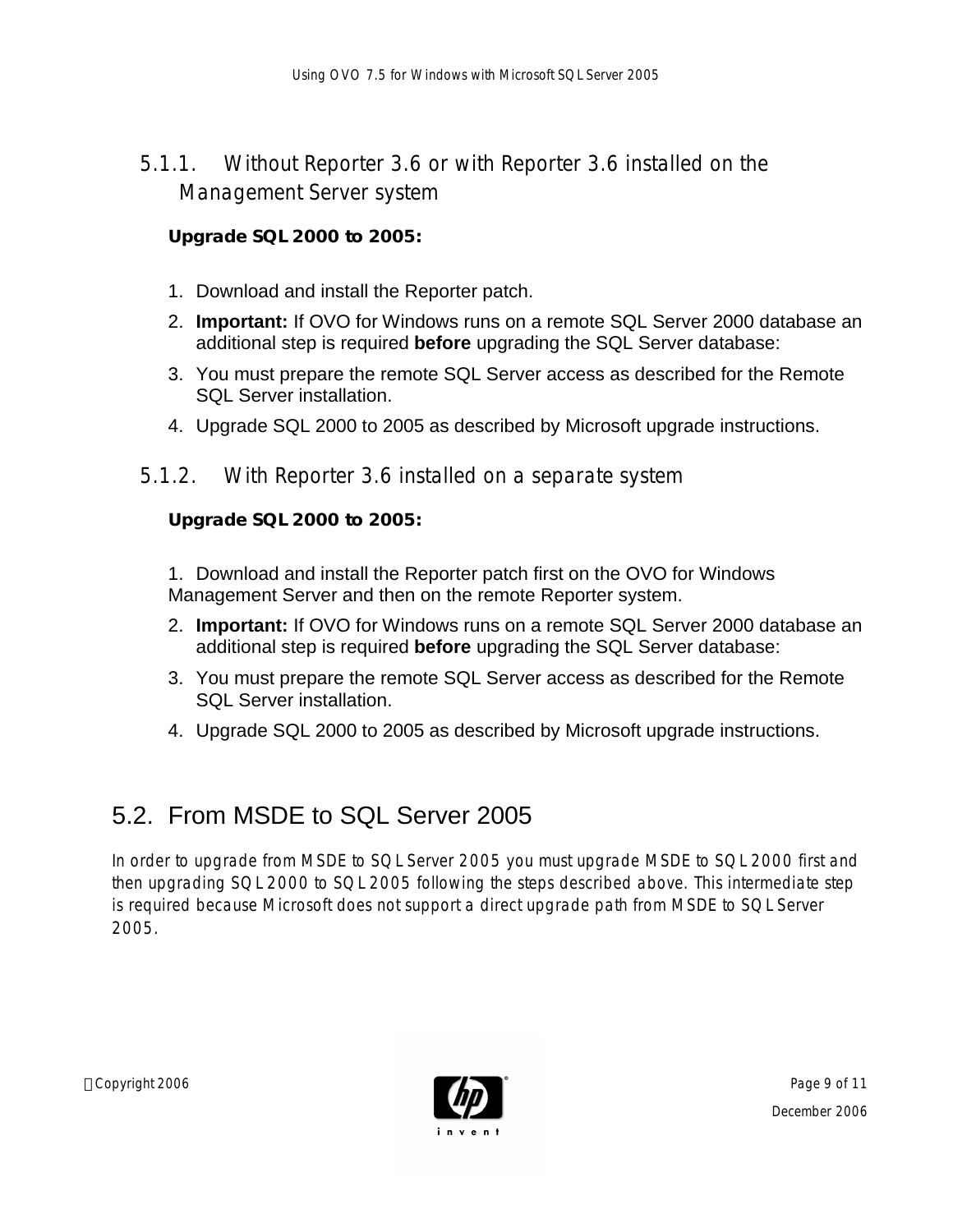## 6. OVO 7.5 Uninstallation

Due to some executable path changes OVOW 7.5 does not support uninstallation out of the box if it has been installed with a SQL Server 2005 database. In order to enable uninstallation you have to edit the file <%OvInstallDir%>\install\DetachDB.vbs.

Change the line szSQLDir = Shell.Regread("HKLM\SOFTWARE\Microsoft\Microsoft SQL Server\**80**\Tools\ClientSetup\SQLPath") to szSQLDir = Shell.Regread("HKLM\SOFTWARE\Microsoft\Microsoft SQL Server\**90**\Tools\ClientSetup\SQLPath") and save the file.

Now you can uninstall OVOW 7.5.